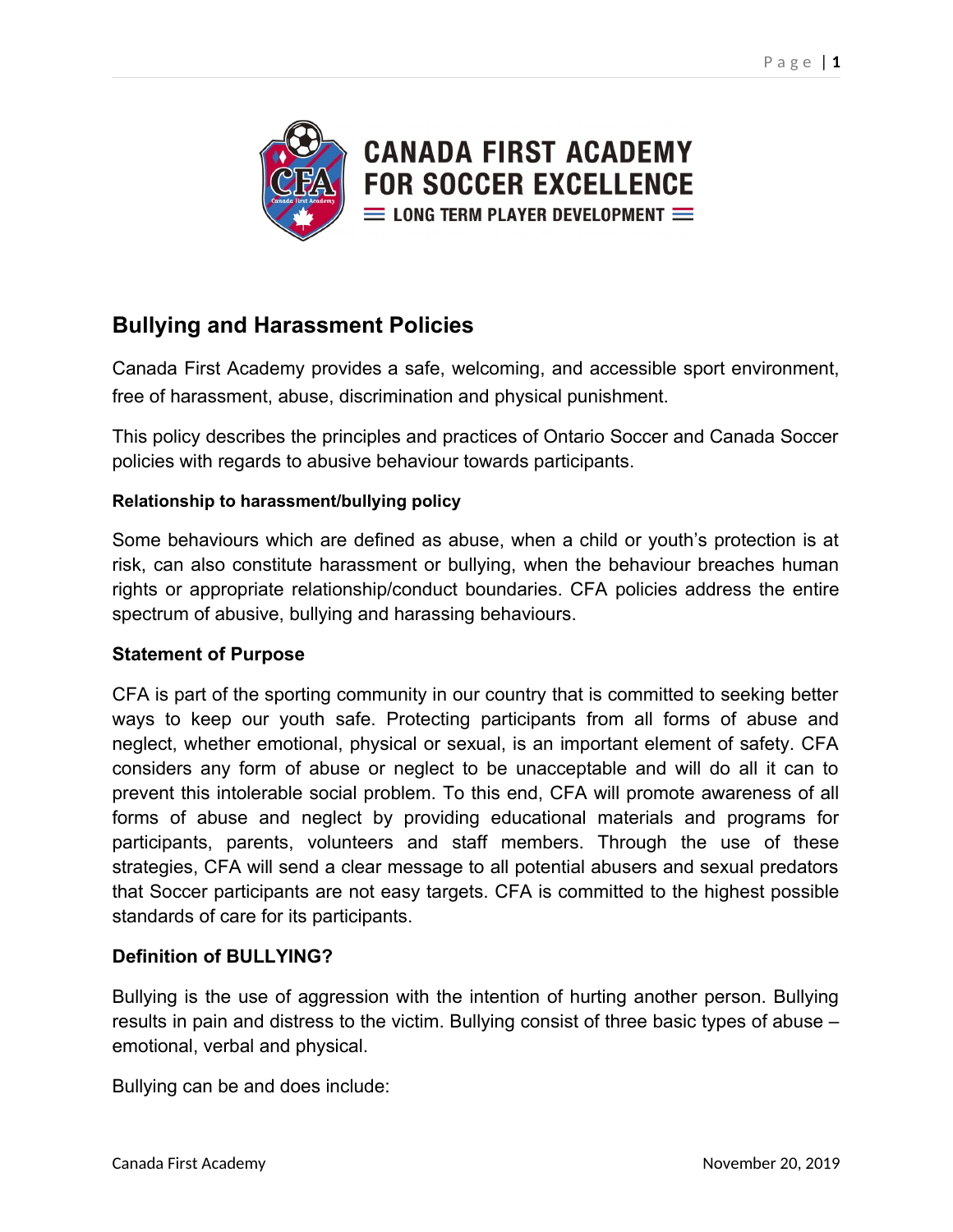- Verbal bullying including derogatory comments, lies, false rumors, teasing, ridicule and bad names.
- Emotional bullying includes being unfriendly, sending hurtful or tormenting messages via social media forms.
- Bullying through social exclusion or isolation, being ignored and or left out
- Physical bullying includes pushing, kicking, hitting, punching or any other use of violence
- Being attacked because of their religion, race or colour, gender or sexuality including but not limited to taunts, graffiti, gestures etc...
- Sexually unwanted physical contact or sexually abusive comments
- Misuse of associated technology such as unwanted camera and video usage and social networking exposure

### **SIGNS AND INDICATORS**

A player may indicate he or she is being bullied by signs or behaviour, adults should be aware of these possible signs and should investigate if a player:

- Says he or she is being bullied
- Is afraid or unwilling to go to training, practice or games
- Becomes withdrawn anxious, or lacking in confidence
- Feels ill before training sessions
- Is nervous and /or jumpy when a message is received (e.g. text, IM, phone, social network)
- Comes home with clothes torn or training equipment damaged
- Asks for money or starts stealing money (to pay the bully)
- Has unexplained cuts or bruises
- Is frightened to say what's wrong
- Gives improbable excuses for any of the above

In some more severe situations, other indicators can include:

- Cry them-selves to sleep at night or has nightmares
- Becomes aggressive, disruptive or unreasonable
- Is bullying other children or siblings
- Stops eating
- Attempts suicide, runs away or hurts themselves deliberately (self harm)

These signs and behaviours may indicate other problems, but bullying should be considered a possibility and should be investigated.